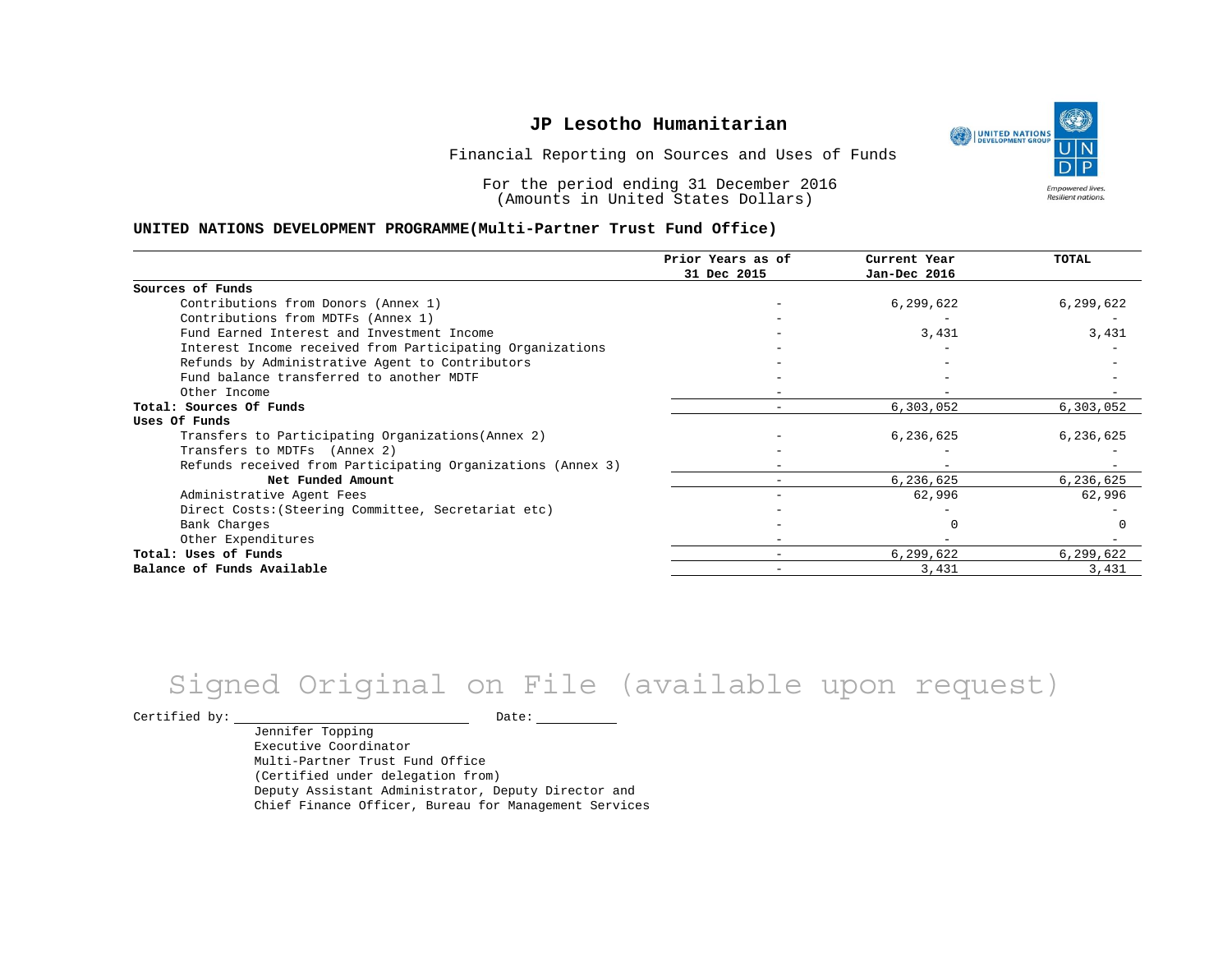

Financial Reporting on Sources and Uses of Funds

For the period ending 31 December 2016 (Amounts in United States Dollars)

#### **UNITED NATIONS DEVELOPMENT PROGRAMME(Multi-Partner Trust Fund Office)**

**Annex - 1: Contributions**

|                                | Prior Years as of | Current Year | TOTAL     |
|--------------------------------|-------------------|--------------|-----------|
|                                | 31 Dec 2015       | Jan-Dec 2016 |           |
| From Contributors              |                   |              |           |
| DEPARTMENT FOR INT'L DEVELOPME | -                 | 6,299,622    | 6,299,622 |
| Total: Contributions           | -                 | 6,299,622    | 6,299,622 |

## Signed Original on File (available upon request)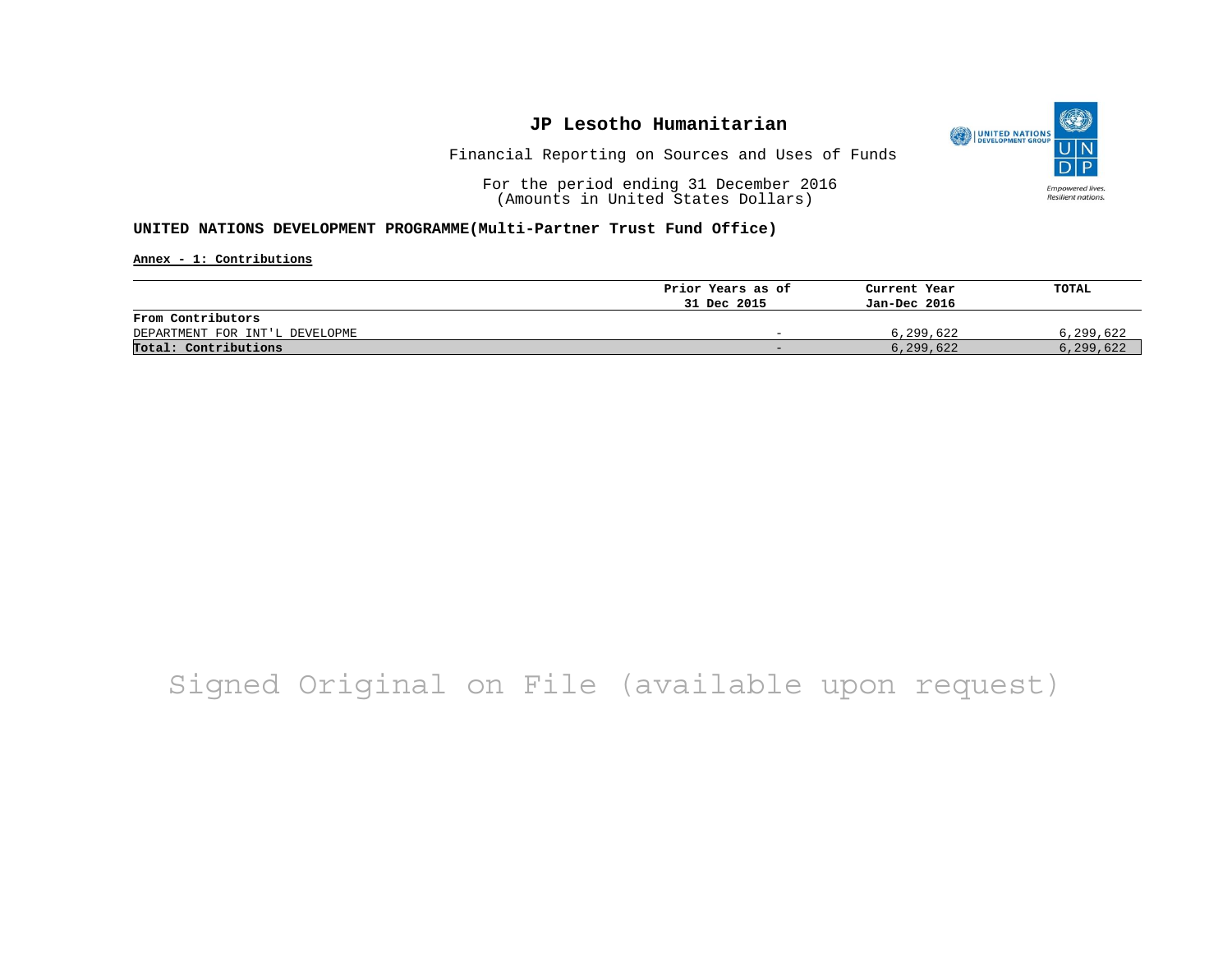

Financial Reporting on Sources and Uses of Funds

For the period ending 31 December 2016 (Amounts in United States Dollars)

#### **UNITED NATIONS DEVELOPMENT PROGRAMME(Multi-Partner Trust Fund Office)**

**Annex - 2: Transfers**

| Prior Years as of        | Current Year | TOTAL        |
|--------------------------|--------------|--------------|
|                          |              |              |
|                          |              |              |
| $-$                      | 1,527,059    | 1,527,059    |
| $\overline{\phantom{0}}$ | 146,395      | 146,395      |
| $\overline{\phantom{0}}$ | 444,300      | 444,300      |
| $\overline{\phantom{0}}$ | 1,431,028    | 1,431,028    |
| $-$                      | 2,687,843    | 2,687,843    |
|                          |              |              |
|                          | 6,236,625    | 6,236,625    |
|                          | 31 Dec 2015  | Jan-Dec 2016 |

# Signed Original on File (available upon request)